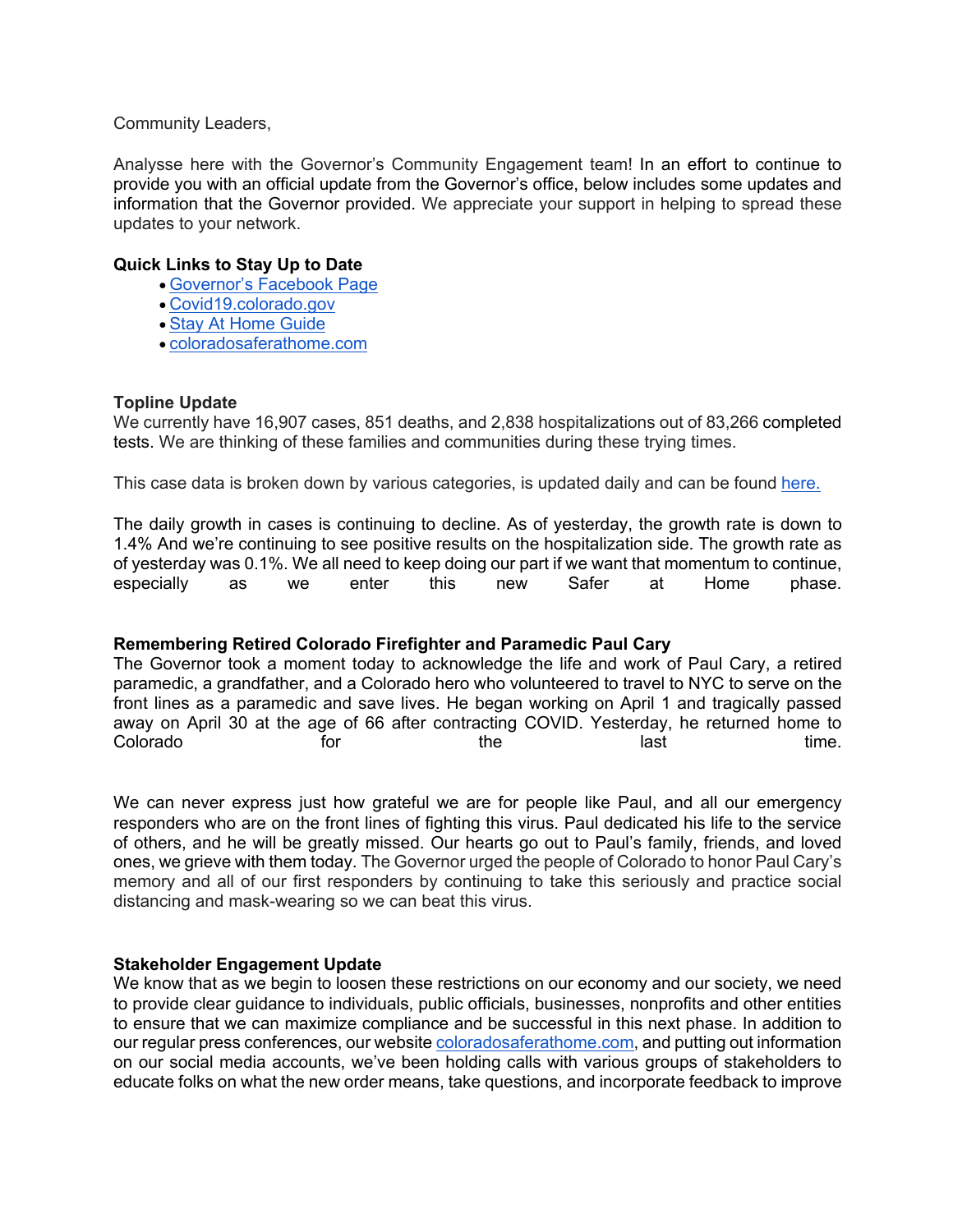the plan. We know that for Safer a Home to work we need to make sure that the guidelines are being implemented well.

This past week we had webinars to go over the new guidelines and answer any questions. The Governor participated in some of these to hear from store owners, customers, hospitals, and others, totaling nearly 3,000 participants on these webinars. We spoke with retail associations, personal services providers, general commerce leaders, chambers of commerce leaders, members of the healthcare sector, hospitals, post-secondary education leaders, child care leaders, local government, and real estate sector representatives.

### **Governor's Advisory Committee for Cooperation and Implementation**

Along with clear guidance for individuals, businesses, and local governments, we need to ensure compliance on a broad scale. On April 24th, the Governor announced that we would be establishing an advisory committee to ensure that we are hitting our benchmarks, and that the rules are enforceable so that we can sustain this "new normal" for the long haul.

The board will advise the Governor and CDPHE on policies and regulations that are designed to maximize social distancing at the local level, specifically focused on how local governments, and local public health can coordinate with the state on educating the public about these regulations, and maximizing compliance and enforcement. We also wanted to ensure that communities large and small, and areas across our state are represented so we can make this work for every community.

Today, the Governor announced the bipartisan membership of the board:

- **County Commissioner representing over 250K residents**  Steve Johnson, Larimer
- **County Commissioner representing under 250K residents** Hilary Cooper, San **Miguel**
- **Mayor representing City over 100K residents**  Nick Gradisar, Pueblo
- **Mayor representing City under 100K residents**  Barbara Bynum, Montrose
- **Local Public Health Official in County Over 100K residents** Robert McDonald, City and County of Denver
- **Local Public Health in County Under 100K residents** Heath Harmon, Eagle County
- **A County Sheriff** Jeffery Shrader, Jefferson County
- **A Local Police Chief** Gary Creager, Broomfield
- **A Local Fire Chief** Thomas DeMint, Poudre Fire Department
- **One Representative of the Economic Recovery and Stabilization Council-** Kyle Martinez, Olathe
- **Governor's Chief of Staff-** Lisa Kaufmann
- **Executive Director of Colorado Department of Public Safety (CDPS)-** Stan Hilkey
- **Executive Director of the Colorado Department of Public Health and Environment (CDPHE)-** Jill Ryan
- **Executive Director of the Department of Regulatory Agencies (DORA)-** Patty Salazar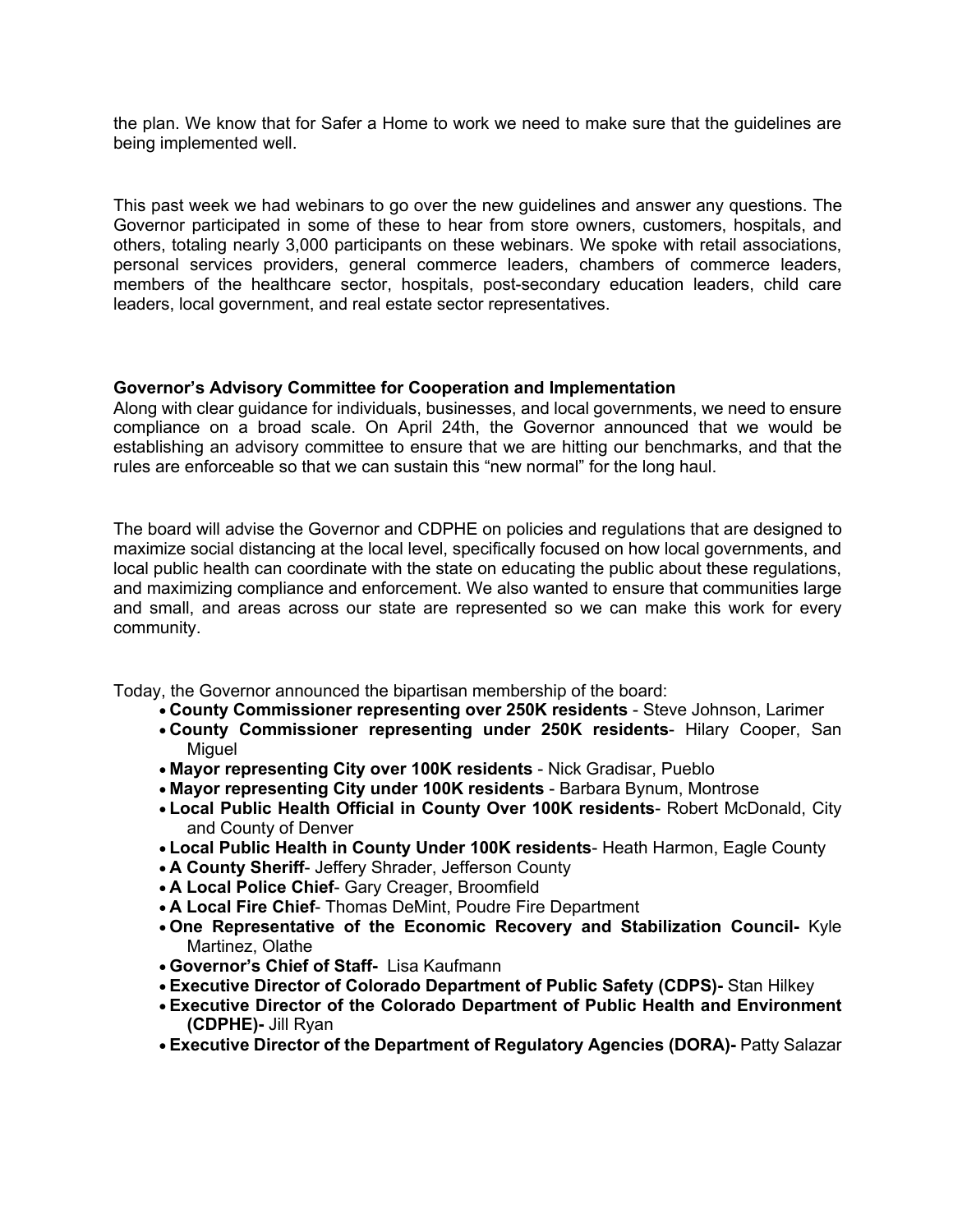### **\*NEW\* Map of Local Community Based Testing Sites**

We are providing guidance and supplies to help local public health agencies stand up local testing sites across the state. These are especially important in rural areas of the state where private providers are limited in number and capacity. Today, the Governor debuted a new tool on our COVID-19 website, a map of these community-based testing sites throughout the state!

Several weeks ago, we distributed a playbook to local public health agencies to support them in their work, and asked them to submit a request to the state. So far, we've received requests in 59 counties. The state lab has completed readiness assessments and approved plans for 40 sites. We have sent supplies to all 40 of these testing sites, and as more come on line, we will be sending supplies to those as well to meet people where they are. And in addition to the 40 State supported testing sites, we have provided supplies to several large hospital systems and clinics in the Denver-metro area including Denver Health, National Jewish, Children's Hospital and Kaiser. And the State Lab has distributed over 22,000 testing kits across the state since April 8th.



These testing sites are set up and operated by local health agencies with support from the state. We are trying to compile and provide as much information as possible. As we get more information, we'll add it. And as more sites become operational, we'll add those sites to the map. Right now there are at least 20 listed and we will be continuing to update this tool as soon as sites are ready.

It's important to remember that these sites are not the only route to testing. The community-based testing sites are really meant to fill in the gap for underserved communities outside the main metro regions. There are many private providers that are doing testing, particularly at hospitals and clinics in our most populous metro areas along the Front Range. We are working to compile and verify information on these private testing sites to add to the map. Our hope is that this map can be a one-stop source for people looking for where they can get a coronavirus test.

### **Animal Protection Week**

This week is Animal Protection Week. One of the silver linings of this crisis is that folks are adopting new furry friends left and right! And as great as that news is, we know that we still have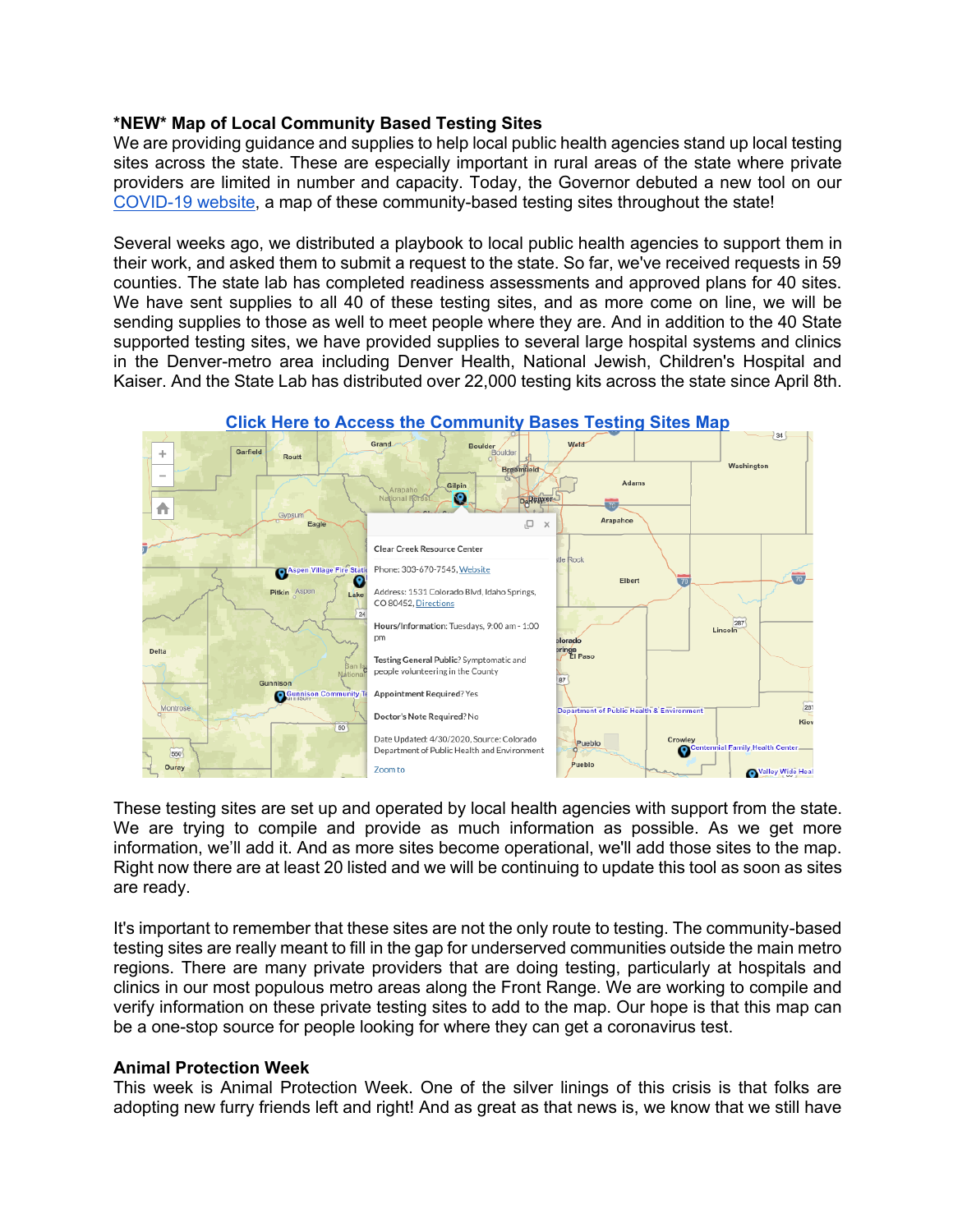many challenges when it comes to the humane treatment of pets, livestock, wildlife, and all living creatures. From setting up wildlife corridors to partnering with local shelters to hold adoption events at the Governor's Mansion, we take pride in our pro-animal policies in this administration, and we want to take this moment to acknowledge all of the furry and feathered friends that call Colorado home.

# **COVID Relief Fund**

Tomorrow, Tuesday, May 5th, is Colorado Gives Day. The Governor's COVID Relief Fund is excited to announce a \$250k match for all donations received on Tuesday May 5th. If it's \$5 or \$500, your support is instrumental in continuing to support our most vulnerable communities being impacted by COVID-19.

You can donate at this link: www.coloradogives.org/colorado-covid-relief.

## **Special Shout Outs**

Last week we started a section called the special shout-out -- we have two special shout-outs today.

# • **Teacher Appreciation Week**

- $\circ$ We show our appreciation every year, but this year it's even more important to show our appreciation for the efforts of Colorado's 50,000-plus teachers.
- oWe want to thank all of the teachers out there for their work, adapting their lesson plans, their technology setup, and going above and beyond to keep our kids engaged with the learning during these trying times.
- **Colorado Education Initiative and PCs for People.**
	- oWe know that at-home learning is a challenge for many families. **An estimated 54,000 students in Colorado lack internet-enabled devices and hot spots.**
	- oThe Governor's office has partnered with the Colorado Education Initiative and PCs for People, a non-profit that refurbishes desktops and laptop computers, to provide a way for companies and individuals to donate their used laptops and desktops to be utilized for low-cost purchases for school districts and charter schools. Donations of any size are accepted and support overall impact.
	- $\circ$ You can donate by visiting givecomputers.org and we also have information on the Help Colorado Now website.

We greatly appreciate your helping to share information during this crisis. We will continue to send these regular updates. As always, please feel free to reach out to me with any questions or needs from our office. My cell phone is 210-385-7556. Thank you for doing your part. We're all in this together!

Thanks, Analysse

-----------

**Analysse Escobar** Deputy Community Engagement Director